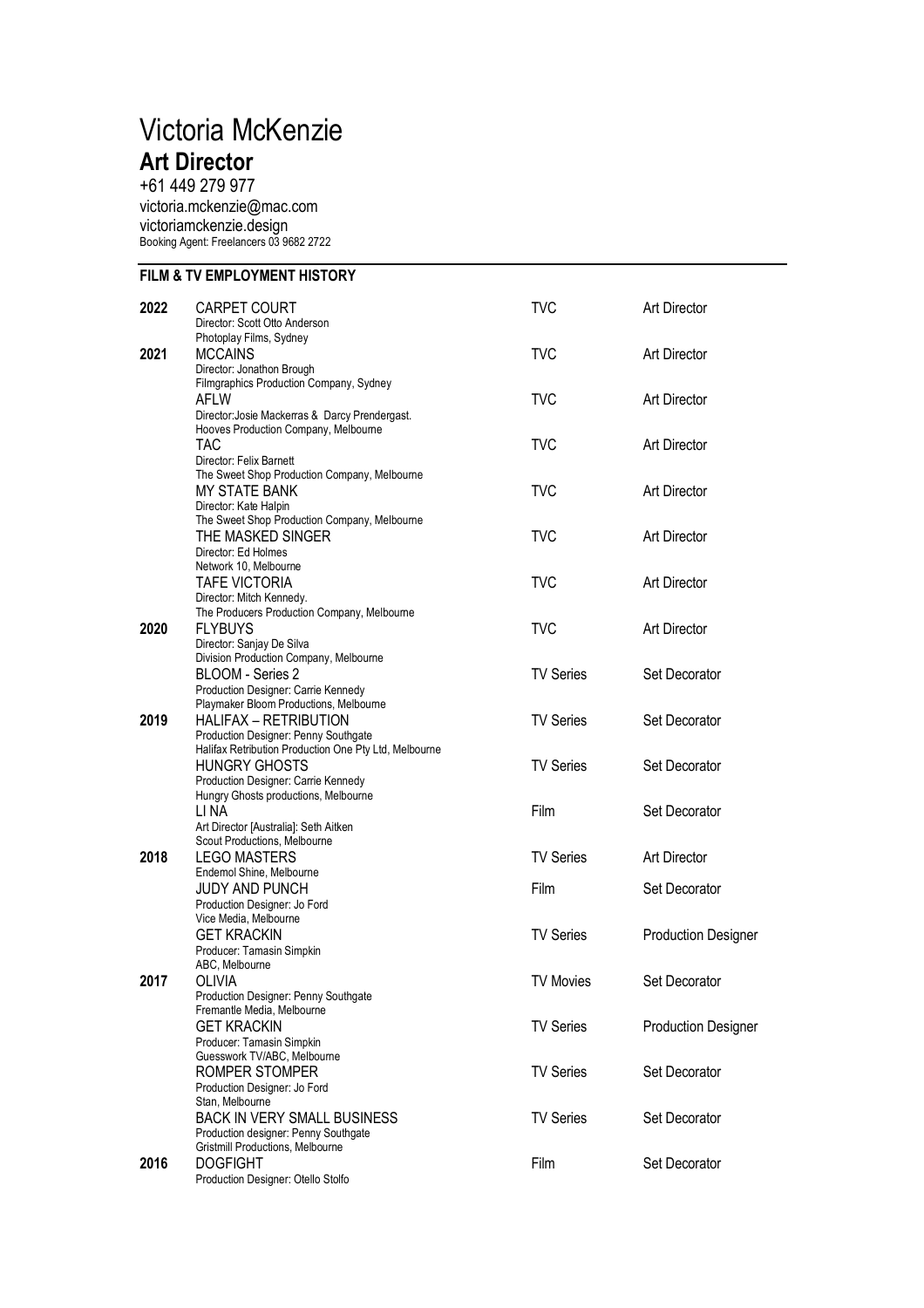|      | Dogfight Productions, Melbourne/Shanghai                   |                  |                         |
|------|------------------------------------------------------------|------------------|-------------------------|
|      | Fancy Boy                                                  | <b>TV Show</b>   | Set Decorator           |
|      | Production Designer: Seth Aitken                           |                  |                         |
|      | December Media, Melbourne                                  |                  |                         |
|      | AGL                                                        | <b>TVC</b>       | Props Buyer             |
|      | Art Director: Tao Weiss<br>Fiction Film Company, Melbourne |                  |                         |
| 2015 | THE DOCTOR BLAKE MYSTERIES                                 | TV series        | On Set Art Director     |
|      | Production Designer: Carrie Kennedy                        |                  |                         |
|      | January Productions, Melbourne                             |                  |                         |
|      | THE EX-PM                                                  | <b>TV</b> series | <b>Art Director</b>     |
|      | Production Designer: Ben Morieson                          |                  |                         |
|      | Worldwide Productions, Melbourne                           |                  |                         |
|      | <b>MOLLY</b>                                               | <b>TV Movies</b> | Set Decorator           |
|      | Production Designers: Carrie Kennedy                       |                  |                         |
|      | & Ben Morieson                                             |                  |                         |
|      | Pop Machine Productions, Melbourne                         |                  |                         |
| 2014 | REAL HOUSEWIVES OF MELBOURNE                               | TV               | <b>Art Director</b>     |
|      | Producer: Lisa Potasz                                      |                  |                         |
|      | Matchbox Pictures, Melbourne                               |                  |                         |
|      | ODDBALL                                                    | Film             | Set Decorator           |
|      | Production Designers: Carrie Kennedy & Ben Morieson        |                  |                         |
|      | <b>Oddball Productions, Melbourne</b>                      | <b>TVC</b>       |                         |
|      | PHILADELPHIA CREAM CHEESE                                  |                  | <b>Art Director</b>     |
|      | Director: Dael Oates<br>Rabbit Productions, Melbourne      |                  |                         |
| 2013 | <b>CUT SNAKE</b>                                           | Film             | Set Decorator           |
|      | Production Designer: Jo Ford                               |                  |                         |
|      | Cut Snake Productions, Melbourne                           |                  |                         |
|      | NEVER TEAR US APART                                        | <b>TV Movies</b> | Set Decorator           |
|      | Production Designers: Carrie Kennedy and Ben Morieson      |                  |                         |
|      | Shine Productions, Melbourne                               |                  |                         |
|      | <b>TELSTRA</b>                                             | <b>TVC</b>       | <b>Art Director</b>     |
|      | Director: Matt Palmer                                      |                  |                         |
|      | The Sweet Shop, Melbourne                                  |                  |                         |
|      | ENERGY AUSTRALIA                                           | <b>TVC</b>       | <b>Art Director</b>     |
|      | Director: Emily Owens                                      |                  |                         |
|      | Colour Me Film and TV Productions                          |                  |                         |
|      | <b>HOLDEN BARINA</b>                                       | <b>TVC</b>       | Props Buyer             |
|      | Art Director: Enzo lacono                                  |                  |                         |
|      | Rabbit Productions, Melbourne                              |                  |                         |
|      | NPSI GOVT                                                  | <b>TVC</b>       | Props Buyer             |
|      | Art Director: Patrick Bennet                               |                  |                         |
| 2012 | Airbag Productions, Melbourne<br>GALORE                    | Film             | <b>Art Director</b>     |
|      |                                                            |                  |                         |
|      | Production Designer: Ben Morieson<br>Film Camp, Melbourne  |                  |                         |
|      | SMALL MERCIES [part of The Turning]                        | Short Film       | <b>Art Director</b>     |
|      | Production Designer: Zohie Castellano                      |                  |                         |
|      | Film Camp, Melbourne                                       |                  |                         |
|      | <b>CROWN CASINO</b>                                        | <b>TVC</b>       | Set Decorator           |
|      | Art Director: Marita Mussett                               |                  |                         |
|      | The Sweet Shop, Melbourne                                  |                  |                         |
|      | <b>MRS BIGGS</b>                                           | <b>TV Series</b> | Set Decorator           |
|      | Production Designer: Patricia Campbell                     |                  |                         |
|      | February Films/ITV, Melbourne                              |                  |                         |
| 2011 | MISS FISHERS MURDER MYSTERIES                              | <b>TV Series</b> | Set Decorator           |
|      | Production Designer: Robbie Perkins                        |                  |                         |
|      | ABC, Melbourne                                             |                  |                         |
|      | WINNERS AND LOSERS                                         | <b>TV Series</b> | Set Dresser/Props Buyer |
|      | Production Designer: Ben Bangay                            |                  |                         |
|      | Channel 7, Melbourne                                       |                  |                         |
| 2010 | TARGET                                                     | <b>TVC</b>       | Set Dresser/Props Buyer |
|      | Art Director: Enzo lacono                                  |                  |                         |
| 2009 | Radical Media, Melbourne<br>AAMI                           | <b>TVC</b>       |                         |
|      | Art Director: Enzo lacono                                  |                  | Set Dresser/Props Buyer |
|      | Radical Media, Melbourne                                   |                  |                         |
|      | THE REINCARNATIONS OF WILLIAM BUCKLEY                      | Documentary      | Costume Maker           |
|      | Costume Designer: Katherine Milne                          |                  |                         |
|      | December Films, Melbourne                                  |                  |                         |